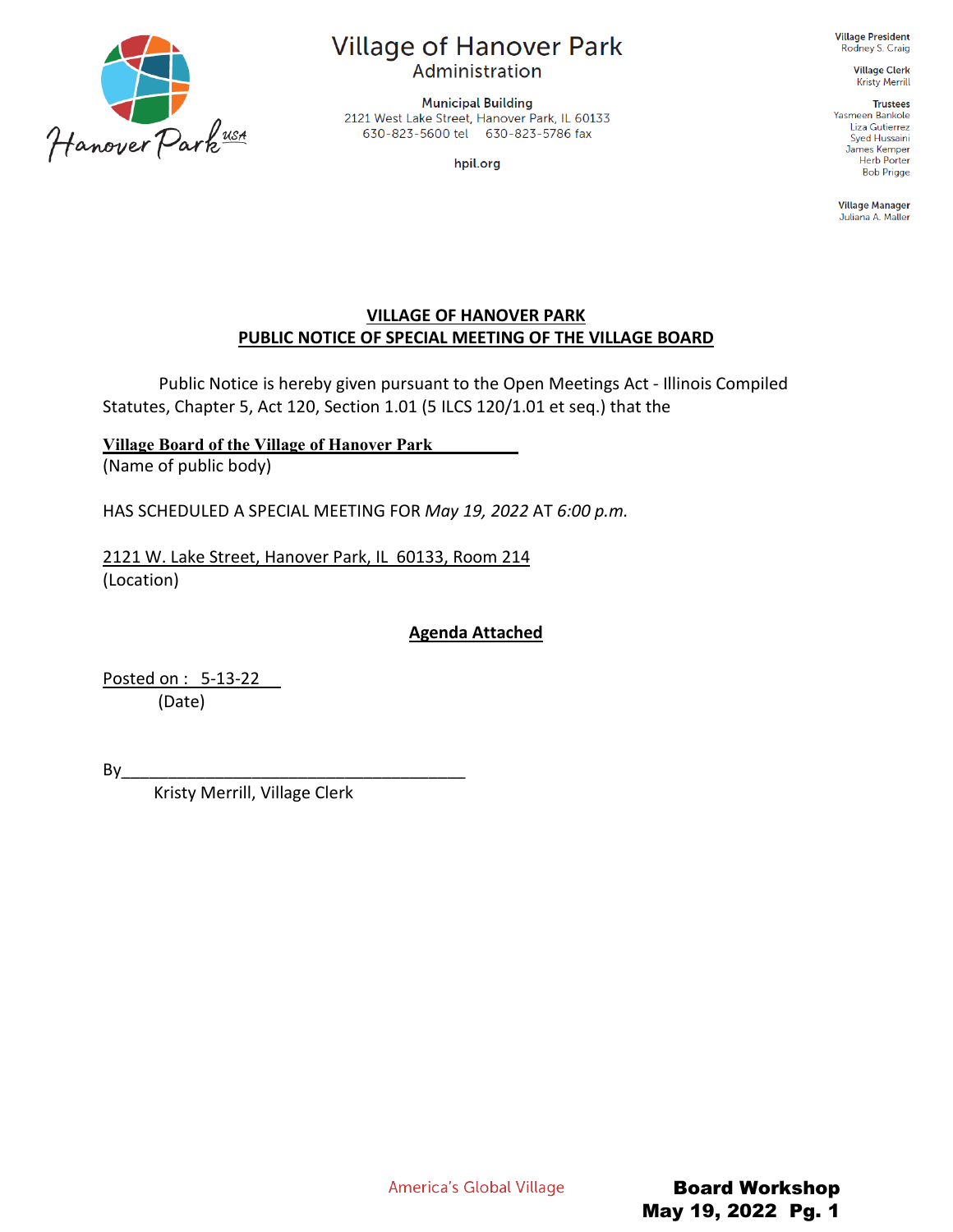

# **Village of Hanover Park**

Administration

**Municipal Building** 2121 West Lake Street, Hanover Park, IL 60133 630-823-5600 tel 630-823-5786 fax

hpil.org

**Village President** Rodney S. Craig

> **Village Clerk** Kristy Merrill

> > **Trustees**

Yasmeen Bankole Liza Gutierrez Syed Hussaini James Kemper<br>Herb Porter **Bob Prigge** 

**Village Manager** Juliana A. Maller

## **VILLAGE OF HANOVER PARK**

# **VILLAGE BOARD SPECIAL WORKSHOP MEETING**

**2121 Lake Street, Room 214, Hanover Park, IL 60133**

**Thursday, May 19, 2022 6:00 p.m.**

# **AGENDA**

- **1. CALL TO ORDER – ROLL CALL**
- **2. ACCEPTANCE OF AGENDA**
- **3. DISCUSSION ITEMS**
	- a. Diversity, Equity and Inclusion
- **4. ADJOURNMENT**

America's Global Village

Board Workshop May 19, 2022 Pg. 2